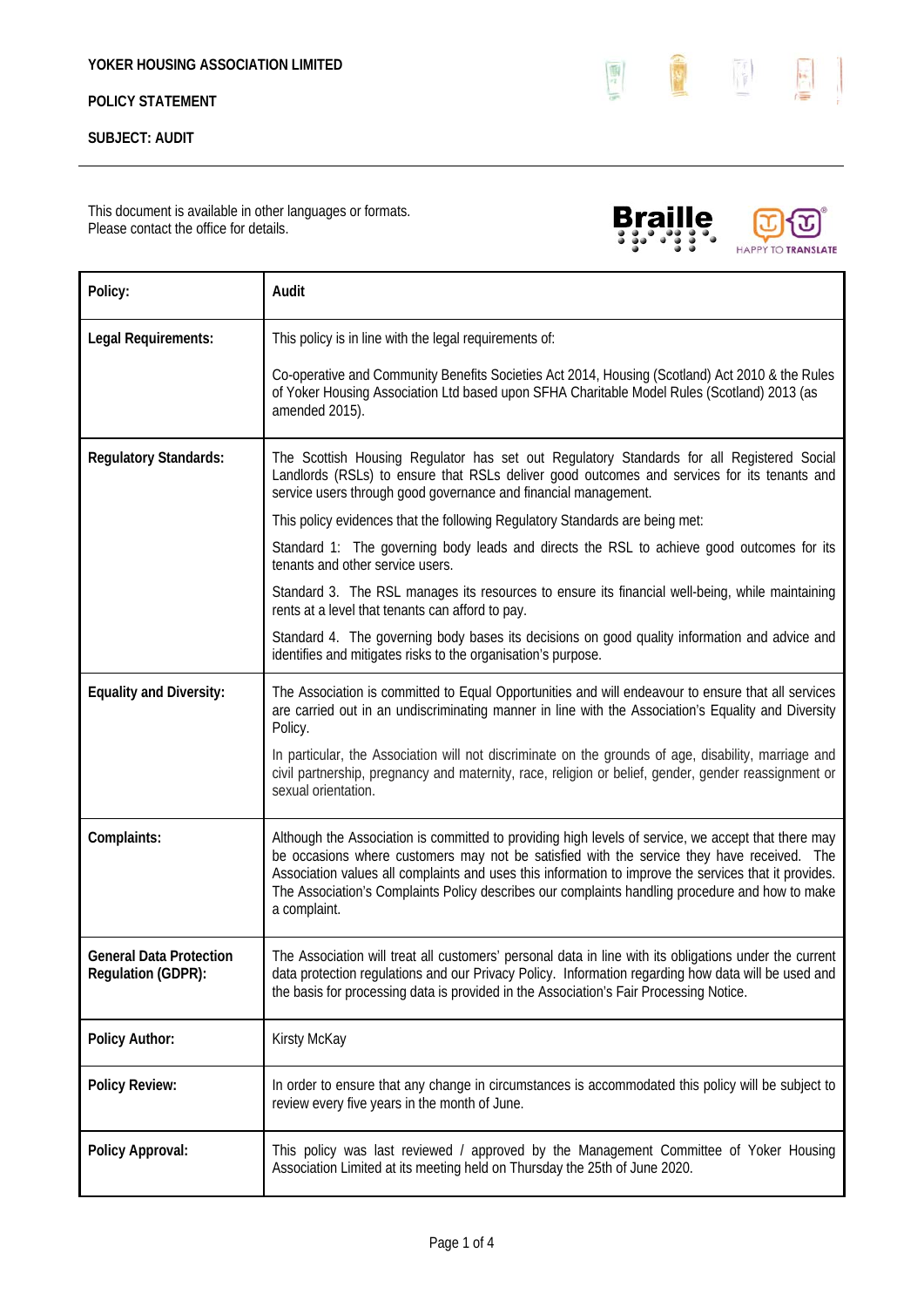### **YOKER HOUSING ASSOCIATION LIMITED**

## **POLICY STATEMENT**

## **SUBJECT: AUDIT**



### **Statement of Policy Aims/Principles**

This policy has been produced in order to provide an overview of the audit services procurement and appointment process within the Association.

This policy takes into account the Scottish Housing Regulator's Regulation of Social Housing in Scotland Framework *(February 2019)* and the Scottish Federation of Housing Associations (SFHA) Internal Audit Guidance For Scottish Housing Associations and Co-Operatives *(March 2018)*.

10

5

## **Policy Details**

### **External Audit**

### 15 Appointment

In line with the Rules of the Association the Membership must appoint at an Annual General Meeting, a qualified auditor to audit the Association's accounts and balance sheet. In this instance "qualified auditor" is someone who is a qualified auditor under Section 91 of the Co-operative and Community Benefits Societies Act 2014.

- 20 **Rule 72.2** states that none of the following can act as an auditor to the Association:
	- a committee member or employee of the Association;
	- a person who is a partner of, or an employee or employer of a Committee Member or employee of the Association;
	- an organisation which is a Member of the Association.
- 25 The Association must appoint an auditor within three months of being registered by the Financial Conduct Authority. The Management Committee will appoint the auditor unless there is a meeting of the Association within that time. The Committee may appoint an auditor to fill in a casual vacancy occurring between general meetings of the Association. The Committee shall take such steps as it considers necessary to ensure the continuing independence of the Association's auditor including the periodic review of the need for audit rotation. The Association must send a copy of its accounts and the auditor's report to The Scottish Housing 30 Regulator within six months of the end of the period to which they relate.

An auditor appointed to act for the Association one year will be re-appointed for the following year unless:-

- a decision has been made at a general meeting to appoint someone else or specifically not to appoint them again; or
- they have given the Association notice in writing that they do not want to be re-appointed; or
- 35 **they are not a qualified Auditor or are excluded under Rule 72.2; or** 
	- they are no longer capable of acting as Auditor to the Association; or
	- notice to appoint another Auditor has been given.

To prevent an auditor being re-appointed or to appoint another person as auditor, not less than 28 days' notice must be given to the 40 Association that the matter requires to be discussed at the next meeting of the Association.

The Association shall give notice to the auditor who is to be asked to step down that the matter will be discussed at the next meeting of the Association. If possible the Association will also give proper notice of this matter to the Members but if this is not possible, the Association can give notice by advertising in the local newspaper at least 14 days before the meeting.

45

The retiring Auditor may make representations to the Association or give notice that he/she intends to make representations at the meeting and the Association must tell the Members of any representations made by the Auditor under Section 95 of the Cooperative and Community Benefit Societies Act 2014.

50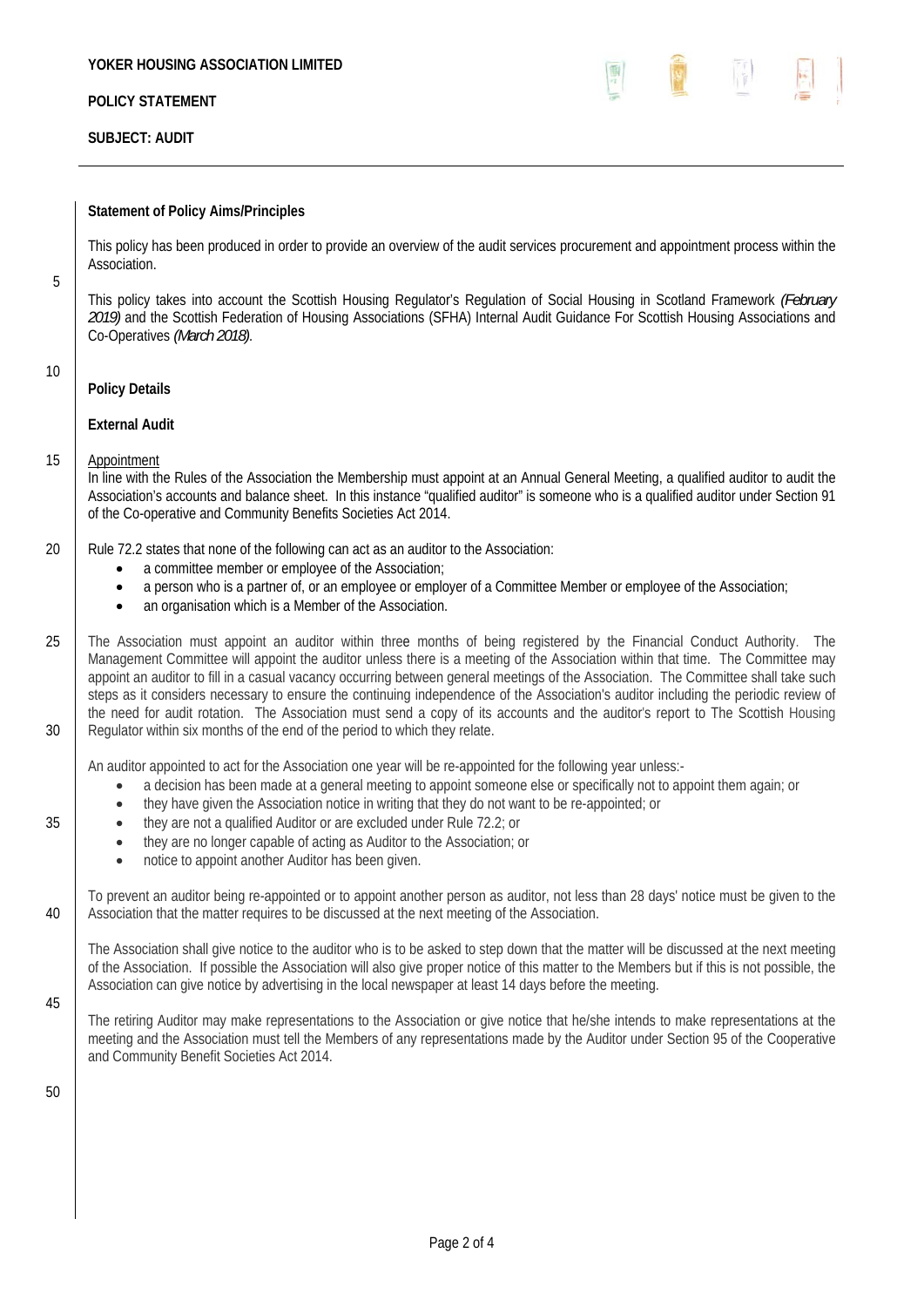# **POLICY STATEMENT**

## **SUBJECT: AUDIT**



**External Audit** (Continued)

**Tendering** 

In accordance with the Association's Procurement Policy, when procuring services with a value of between £7,000 and £50,000 5 (exclusive of VAT), at least three competitive tenders must be sought from service providers who have the experience and expertise to meet our requirements.

The appointment of an External Audit Service Provider will be carried out by a competitive tendering process no more than every five years. A recommendation of the successful Tenderer will be presented to the Associations' Members at the Annual General 10 Meeting.

**Service** 

The External Audit Service Provider will be required to audit and express an opinion on the financial statements in accordance with applicable law and International Standards on Auditing (UK & Ireland) issued by the Auditing Practices Board (APB) and will have 15 particular regard to the APB's practice note 14 The Audit of Registered Social Landlords in the United Kingdom. Those standards require compliance with the Auditing Practices Board's Ethical Standards for Auditors.

The External Audit Service is to be carried out in compliance with United Kingdom Accounting Standards, including Financial Reporting Standard 102, ''The Financial Reporting Standard applicable in the United Kingdom and the Republic of Ireland'' (''FRS 20 102"), and in accordance with applicable accounting standards in the United Kingdom and Statement of Recommended Practice for Accounting by Registered Social Landlords.

The external auditor will be required to:

- Liaise with the Internal Auditor as required.
- 25 **E** Ensure that the Association has made financial submissions as required by requiators.
	- Ensure the Association's registers are maintained in accordance with policy requirements.
	- Prepare a report including a management letter after each year's audit to comment on the effectiveness of the Association's financial controls and systems.
- Present audit findings to the Management Committee and discuss key aspects of the annual financial statements prior to 30 **these being approved by the Management Committee.** 
	- Present the audit report and management letter to the Association's Management Committee and to our Members at the Annual General Meeting.
- Ideally, the audit should commence within four to six weeks of the financial year end. However the audit may take the form of an 35 interim and a final audit in which case the final audit may commence later. The scope of the external audit work extends to all operations and records, financial, governance and operational, of the Association. In addition to the usual auditing requirements the successful provider will be required to provide best practice updates to the Associations' Management Committee and stakeholders.

The Association may also require the External Auditor to undertake other consultancy and advice to support our work to improve the 40 efficiency and effectiveness of the Association or to undertake any ad hoc investigations.

### **Internal Audit**

### 45 Appointment

The Association has an internal audit function in accordance with Standard 4 of the Scottish Housing Regulator's Standards of Governance and Financial Management For RSLs.

The appointment of Internal Audit Service Provider is determined by the Management Committee.

The Association will engage the services of an internal auditor who has an in-depth knowledge of the social housing sector. The internal auditor must be independent of all functions of the Association.

In line with good practice, the internal audit service and appointment will be reviewed no more than every five years.

55

50